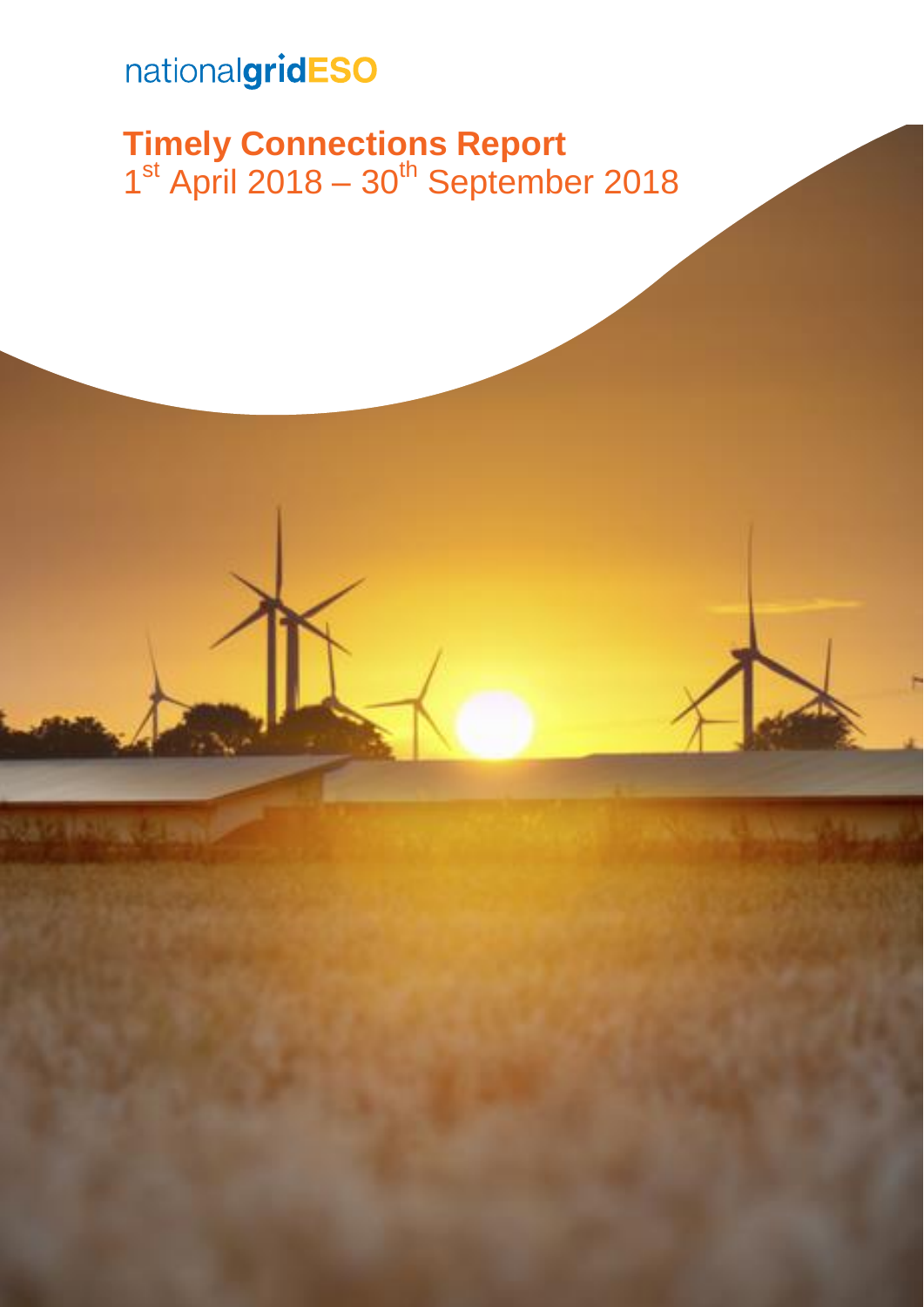## **Contents**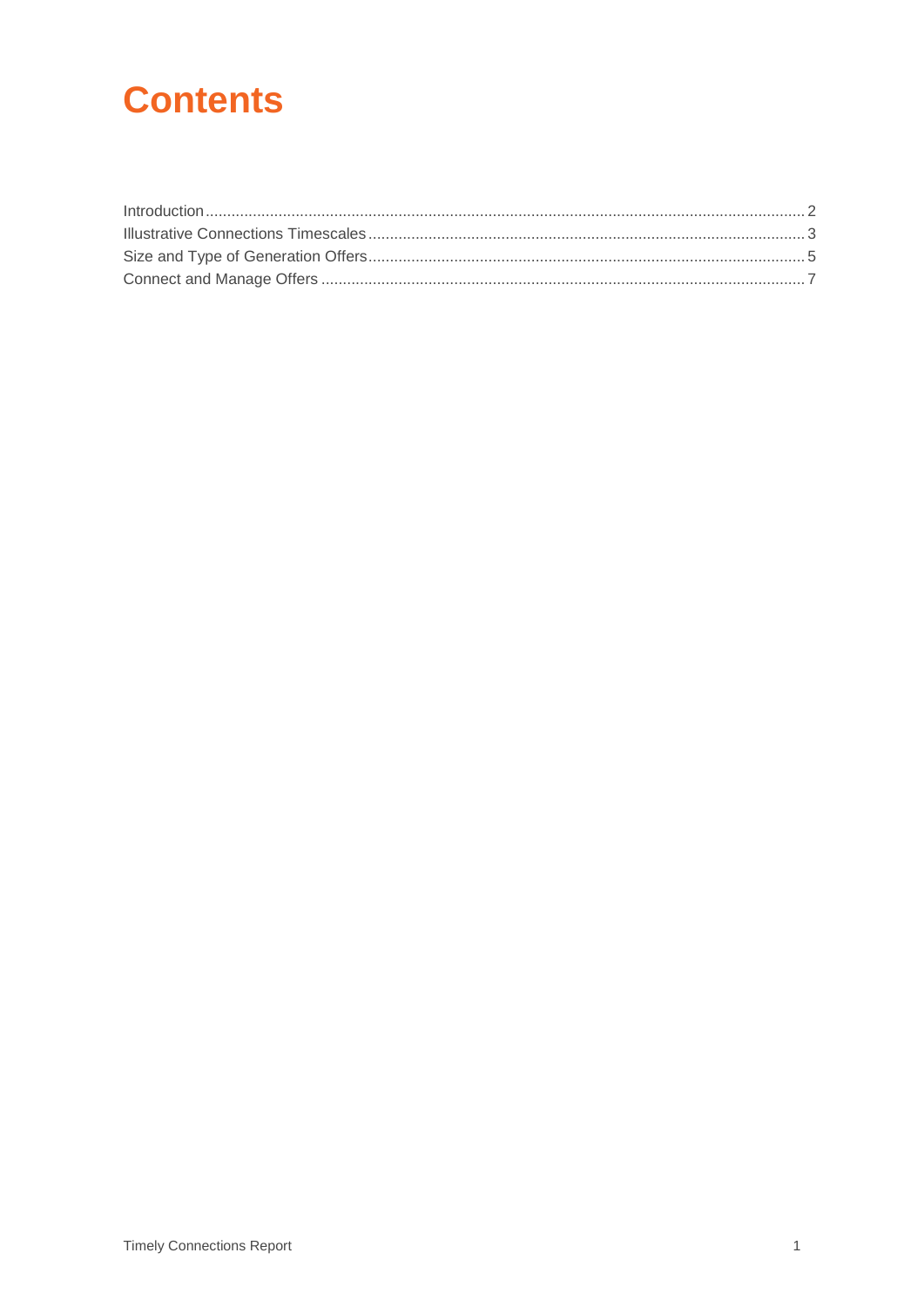## <span id="page-2-0"></span>**Introduction**

## About the Timely Connections Report ("the Report")

The Report provides analysis of the new 141 licensed offers which have been made by National Grid, for the period 1<sup>st</sup> April 2018 to 30<sup>th</sup> September 2018.

The Report provides information on the factors that influence the connection dates being offered to customers and the timescales for connection by region. It also provides information on the type of generation seeking to connect.

In this Report we have included a section which looks at offers made under Connect and Manage arrangements and the average estimated advancement timescales provided to customers as a result of a Connect and Manage offer.

**Previous copies of the Report can be found via the following link:**

<https://www.nationalgrideso.com/connections/registers-reports-and-guidance>

#### Key findings in this period

Overall the number of offers has increased in this reporting period from 109 to 141 with a significant increase in the Offers made by National Grid in England & Wales.

In England and Wales there has been a 124% increase from the previous reporting period, with 76% of offers issued meeting the requested connection date. This includes offers provided with access restrictions which facilitated an earlier date than would have otherwise been provided. In Scotland 52% of offers met the requested connection date.

A number of generation connections remain in a 'scoping' phase or awaiting a successful outcome in the Capacity Market and therefore, there is significant uncertainty as to which generation is going to connect and in what timescales. In England & Wales there has also been a shift to smaller connections wanting to connect in quicker timescales.

#### Feedback

We are continuing to review the content and format of this Report and therefore, your views are important to us. If you would like to provide feedback or have any questions regarding this Report then please do not hesitate to contact us via the following email address:

[transmissionconnections@nationalgrid.com](mailto:transmissionconnections@nationalgrid.com)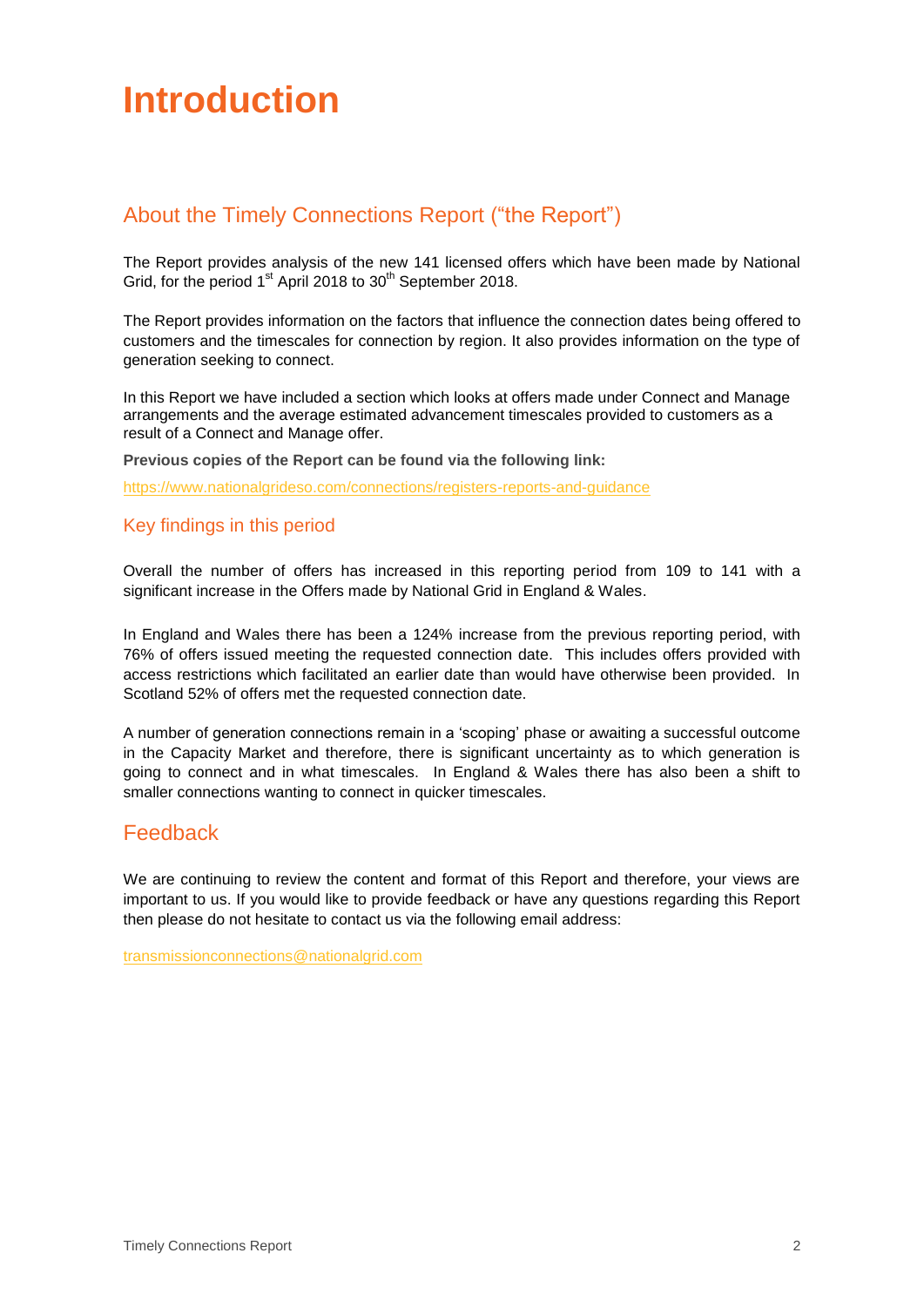## <span id="page-3-0"></span>**Illustrative Connections Timescales**

### Customer Requested date vs. Date offered and average difference

The table below shows the number of offers made by ETYS region, the number where the connection date offered was later than that which the customer requested and the average connection date difference (in months):

| <b>ETYS Region</b>      | No. of Offers made in<br>period | No. with later<br>connection date than<br>requested | Average connection<br>date difference<br>**(months) |
|-------------------------|---------------------------------|-----------------------------------------------------|-----------------------------------------------------|
| <b>SP Transmission</b>  | 29                              | 18                                                  | 17                                                  |
| <b>SHE Transmission</b> | 27                              | 9                                                   | 17                                                  |
| West England & Wales*   | 28                              | 7                                                   | 19                                                  |
| Southern England        | 25                              | 11                                                  | 13                                                  |
| Eastern England         | 14                              | 2                                                   | $\overline{4}$                                      |
| Northern England        | 18                              | 2                                                   | 12                                                  |
| <b>Grand Total</b>      | 141                             | 49                                                  | N/A                                                 |

\* Please note that many of the offers in this area relate to Embedded Generation and the offer has been viewed in the context of the offer to the DNO rather than the offer to each individual Embedded Generator as is the case for Project Progression in Scotland.

\*\* Please note that for the treatment of "staged" offers (i.e. a single contract but with more than one stage of construction and / or capacity) an average has been derived for the purposes of the connection date difference. This has been achieved by summing the difference (in months) per stage and then dividing this total by the number of stages e.g. Stage 1 advancement of 12 months and Stage 2 advancement of 6 months = total 18 months (12 + 6) divided by 2 (stages) = 9 months average difference for that single contract. This value is then added to the other values for offers made within that ETYS region to determine the average connection date difference for that region.

### Factors that have influenced connection dates offered

The bar chart below shows a summary of those factors that have influenced the connection dates which have been offered during this period:

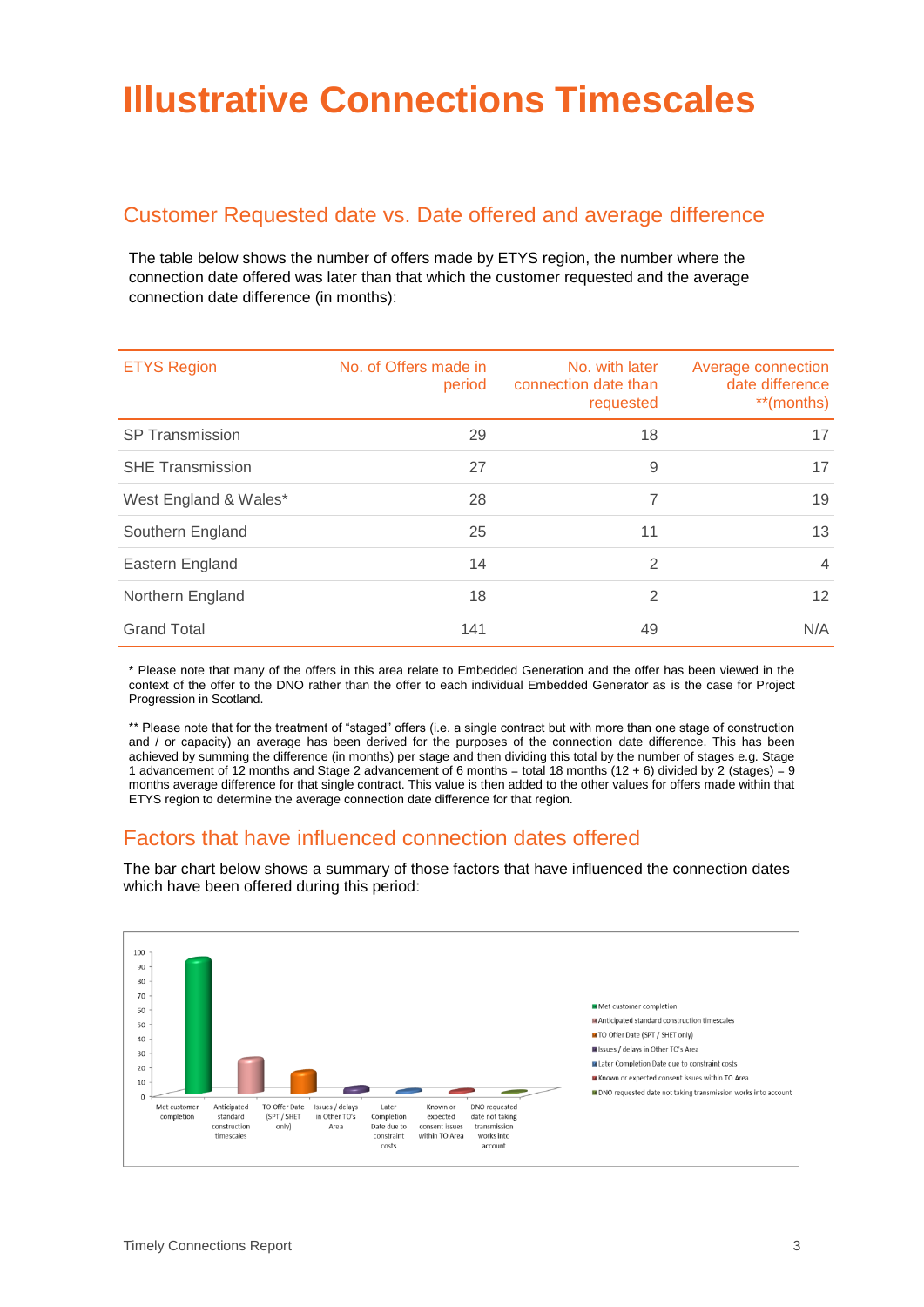Expressed as a percentage the factors show that for the 141 offers which were issued by National Grid during the period of 1st April 2018 - 30th September 2018:

- 67% met the customers requested completion date, some with interim access restrictions
- 16% Anticipated standard construction timescales
- 11% TO Offer Date (SPT/SHET only)
- 3% Issues/delays in Other TOs Area
- 1% were where the DNO requested date not taking transmission works into account, there were known or expected consent issues within TO Area, or there was a later completion date due to constraint costs.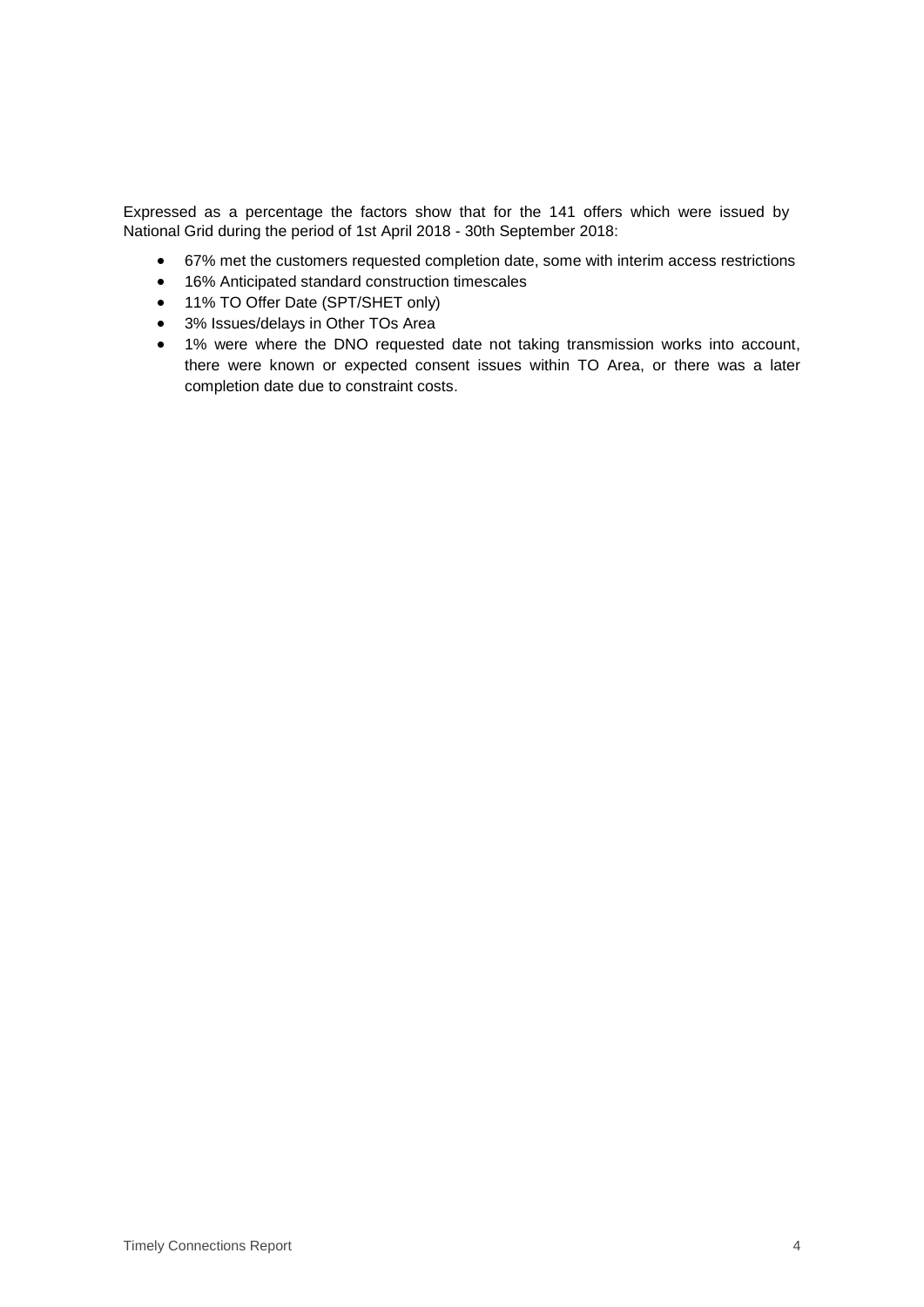# <span id="page-5-0"></span>**Size and Type of Generation Offers**

### Offers made by generation type

| <b>ETYS Region</b><br>No. of Offers<br>Renewable<br>Non-<br>Demand<br>made in period<br>Renewable<br>$18**$<br>$2**$<br><b>SP Transmission</b><br>29<br>10<br>8<br><b>SHE Transmission</b><br>2<br>27<br>17<br>West England & Wales*<br>13<br>28<br>14<br>1<br>6<br>17<br>Southern England<br>25<br>14<br>12<br>Eastern England<br>$\Omega$<br>1<br>4<br>9<br>$\overline{4}$<br>18<br>Northern England<br><b>Grand Total</b><br>141<br>42<br>41<br>56 |  |  |                |
|-------------------------------------------------------------------------------------------------------------------------------------------------------------------------------------------------------------------------------------------------------------------------------------------------------------------------------------------------------------------------------------------------------------------------------------------------------|--|--|----------------|
|                                                                                                                                                                                                                                                                                                                                                                                                                                                       |  |  | Interconnector |
|                                                                                                                                                                                                                                                                                                                                                                                                                                                       |  |  | 0              |
|                                                                                                                                                                                                                                                                                                                                                                                                                                                       |  |  | $\Omega$       |
|                                                                                                                                                                                                                                                                                                                                                                                                                                                       |  |  | $\Omega$       |
|                                                                                                                                                                                                                                                                                                                                                                                                                                                       |  |  | 1              |
|                                                                                                                                                                                                                                                                                                                                                                                                                                                       |  |  |                |
|                                                                                                                                                                                                                                                                                                                                                                                                                                                       |  |  | 1              |
|                                                                                                                                                                                                                                                                                                                                                                                                                                                       |  |  | 3              |

\* Please note that many of the offers in this area relate to Embedded Generation and the offer has been viewed in the context of the offer to the DNO rather than the offer to each individual Embedded Generator as is the case for Project Progression in Scotland.

\*\* One offer in the SPT Transmission area is split between CHP & Solar, the numbers above therefore reflect this split of generation but do not change the overall number of offers made.

Note: The classification "Renewable" includes low carbon technology and the demand figures include 'bulk' project progression offers as referenced above.

The data shows that there continues to be significant interest in applications for (or modifications related to) renewable projects in Scotland. Applications in England and Wales remain for a broader spectrum of technology types, with the majority of offers for new battery storage connections.

### Offers made by generation size

| <b>ETYS Region</b>      | Offers made | No. of Small No. of Medium<br>Offers made | No. of Large<br>Offers made | No. of Demand<br>Offers made |
|-------------------------|-------------|-------------------------------------------|-----------------------------|------------------------------|
| <b>SP Transmission</b>  | 14          |                                           | 15                          | 10                           |
| <b>SHE Transmission</b> | 10          |                                           | 17                          | 8                            |
| England & Wales         | 64          |                                           | 18                          | 24.                          |

Notes - the majority of the 'Demand' offers relate to 'small' Embedded Generation rather than new demand connections, and these are included in the above table as both a Small Offer and a Demand Offer. The table does not include Interconnectors. In terms of sizes the classification is as follows:

- A "Small" generator is a site that is: <10MW in SHE Transmission, <30MW in SP Transmission, <50MW across the England and Wales regions.
- A "Large" generator is a site that is: >10MW in SHE Transmission, >30MW in SP Transmission, >100MW across the England and Wales regions.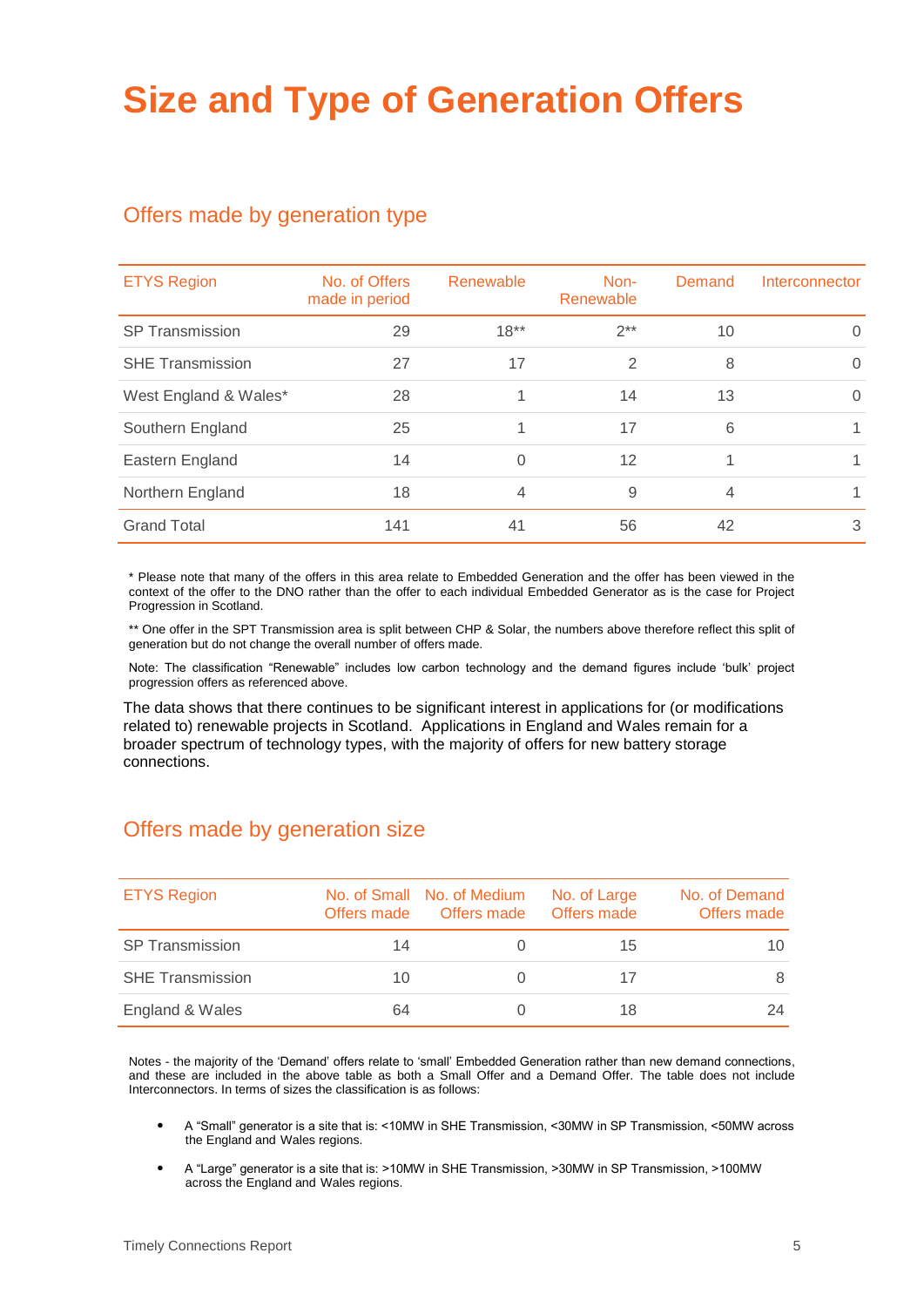• The classification of "Medium" generator exists in the England and Wales regions and is a site that is >50MW and <100MW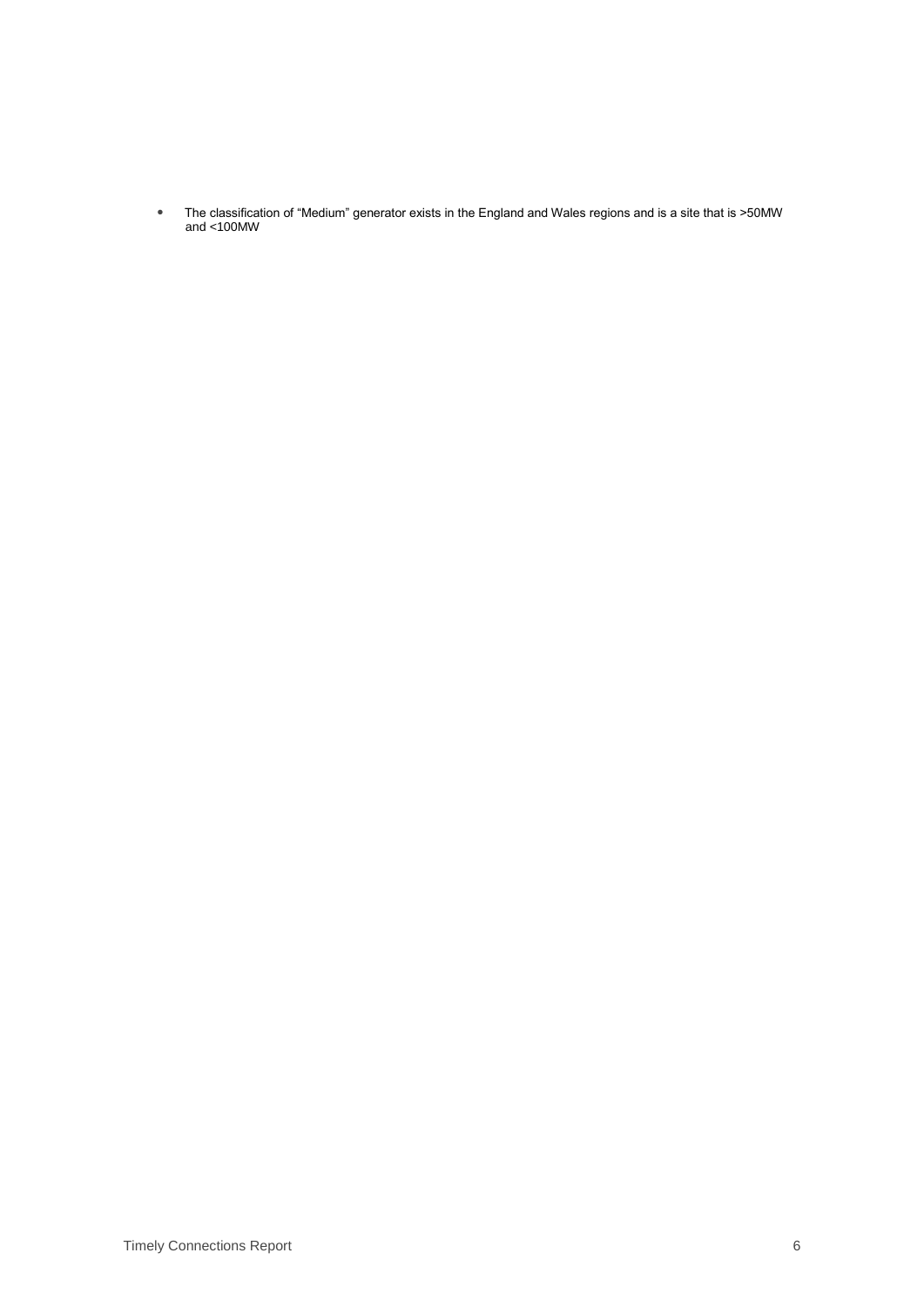## <span id="page-7-0"></span>**Connect and Manage Offers**

### Number of C&M Offers made per ETYS Region and associated advancement timescales

| <b>ETYS Region</b>      | No. of C&M<br>Offers made in<br>the period | Average<br>Advancement<br>(in years) | Renewable | Non Renewable |
|-------------------------|--------------------------------------------|--------------------------------------|-----------|---------------|
| <b>SP Transmission</b>  | 29                                         | 7.2                                  | $18***$   | $2**$         |
| <b>SHE Transmission</b> | 27                                         | 7.1                                  | 17        | 2             |
| West England & Wales*   | 18                                         | 4.9                                  | $\Omega$  | 13            |
| Southern England        | 20                                         | 5.3                                  | 1         | 16            |
| Eastern England         | 9                                          | 5.9                                  | $\Omega$  | 9             |
| Northern England        | 9                                          | 7.3                                  | 1         | 8             |
| <b>Grand Total</b>      | 112                                        | 6.3                                  | 37        | 50            |

\* Please note that many of the offers in this area relate to Embedded Generation and the offer has been viewed in the context of the offer to the DNO rather than the offer to each individual Embedded Generator as is the case for Project Progression in Scotland.

\*\* One offer in the SPT Transmission area is split between CHP & Solar, the numbers above therefore reflect this split of generation but do not change the overall number of offers made.

Connect and Manage offers are given to those customers who request a connection date ahead of when the identified wider transmission reinforcement works can be completed. The agreements contain the requirement for derogation against the National Electricity Transmission System Security and Quality of Supply Standards which once approved allows for a connection to be made ahead of those wider transmission reinforcement works.